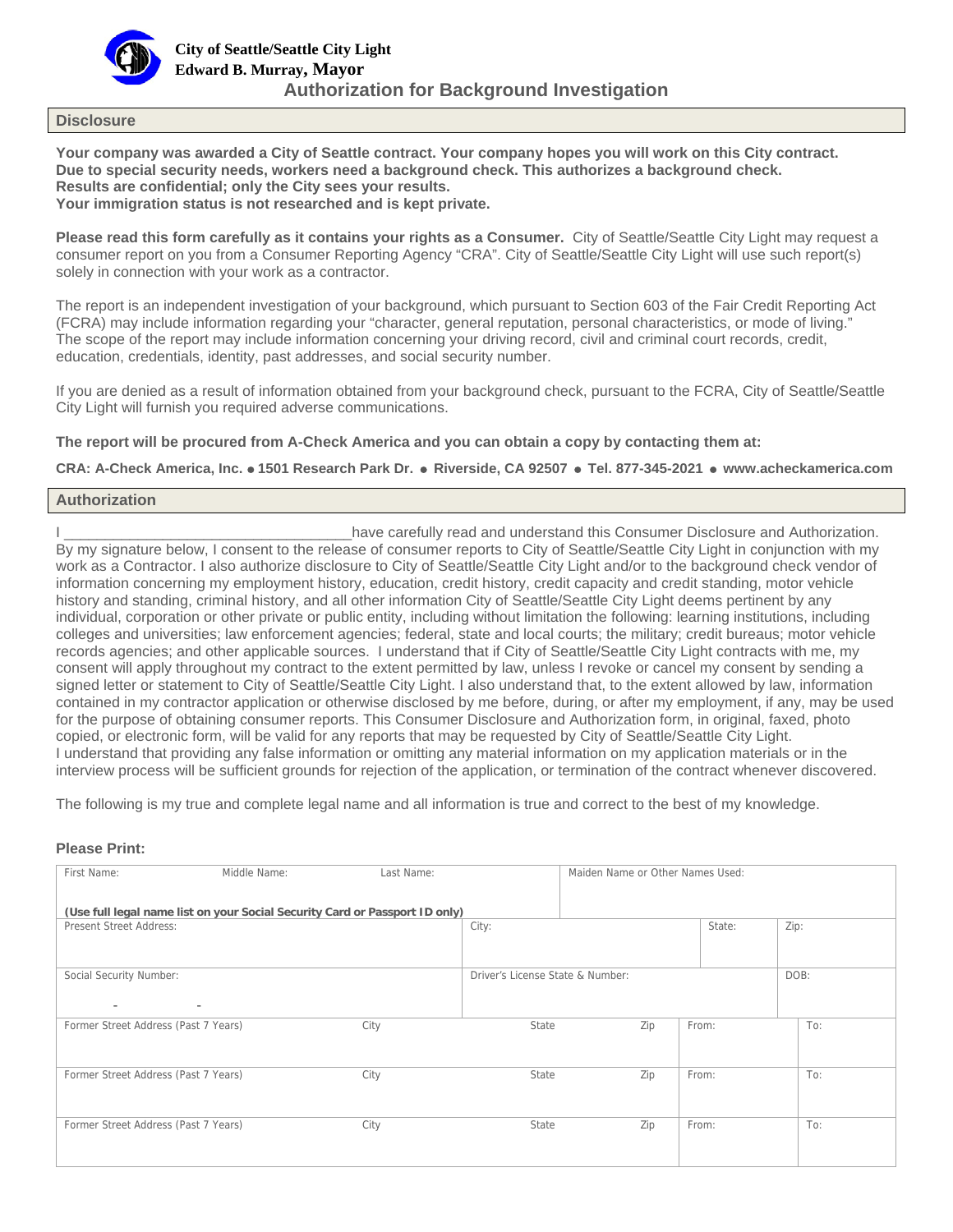|                                                                                                                 | Former Street Address (Past 7 Years) | City | State | Zip | From: | To: |  |
|-----------------------------------------------------------------------------------------------------------------|--------------------------------------|------|-------|-----|-------|-----|--|
|                                                                                                                 |                                      |      |       |     |       |     |  |
|                                                                                                                 |                                      |      |       |     |       |     |  |
|                                                                                                                 |                                      |      |       |     |       |     |  |
|                                                                                                                 | Former Street Address (Past 7 Years) | City | State | Zip | From: | To: |  |
|                                                                                                                 |                                      |      |       |     |       |     |  |
|                                                                                                                 |                                      |      |       |     |       |     |  |
|                                                                                                                 |                                      |      |       |     |       |     |  |
| <b>Consumer Authorization Form (cont.)</b>                                                                      |                                      |      |       |     |       |     |  |
| ra Bibele et de la constitución del constitución de la constitución de Belio Galego de la constitución de Belio |                                      |      |       |     |       |     |  |

## **Please check box acknowledging receipt of the federal Fair Credit Reporting Act Summary of Rights.**

A-Check America will need to contact you if additional information is needed to process your Background Investigation. Please provide a cell and/or alternate phone number and email address where we may contact you.

Cell Phone: (  $\Box$  ) and  $\Box$  and  $\Box$  and  $\Box$  Alternate Phone: (  $\Box$  )  $\Box$ 

Email Address: \_\_\_\_\_\_\_\_\_\_\_\_\_\_\_\_\_\_\_\_\_\_\_\_\_\_\_\_\_\_\_\_\_\_\_\_\_\_\_\_\_\_\_\_\_\_\_\_\_\_\_\_\_\_\_\_\_\_\_\_\_\_\_\_\_\_\_\_\_\_\_\_\_\_\_\_\_\_\_\_\_\_\_\_\_\_

Signature: \_\_\_\_\_\_\_\_\_\_\_\_\_\_\_\_\_\_\_\_\_\_\_\_\_\_\_\_\_\_\_\_\_\_\_\_\_\_\_\_\_\_\_\_\_\_\_\_\_\_\_\_\_\_\_\_\_\_\_\_ Date: \_\_\_\_\_\_\_\_\_\_\_\_\_\_\_\_\_\_\_\_\_\_\_

(Please do not type in name; your hand-written signature is required above)

#### **State Required Notices**

**Attention Applicants:** If you are a resident of any of the following states, please review the additional rights afforded to residents of that state.

**California, Minnesota, or Oklahoma:** If a consumer background report is ordered, would you like a free copy of the report mailed to your home?  $\Box$  Yes  $\Box$  No (Note: Employer is required to mail applicant a copy if the box is checked yes.)

**California:** You have the right to access your file as maintained by the Consumer Reporting Agency (CRA) during normal business hours. By submitting proper identification and paying any duplication costs, you have the options of requesting your file via (1) mail [CRA not responsible for report after it leaves premises via mail] (2) in person at the CRA's office during normal business hours and on reasonable notice [you may be accompanied by one other person, provided that person furnishes proper identification] or (3) a summary of the file by telephone. For information regarding the privacy policy of A-Check America, please visit www.acheckamerica.com/about-us/privacy.aspx.

**Maine:** If requested, you have the right to be informed if (1) the Company ordered a background report on you and if ordered (2) the name and address of the Consumer Reporting Agency (CRA) furnishing the report. You may request and receive from the Company, within five business days of our receipt of your request, the name, address and telephone number of the CRA's nearest office. In addition, you have the right to request and promptly receive from all such CRAs copies of any such investigative consumer reports.

**Maryland or Oregon:** If the Company obtains credit history information on you, it will be used to evaluate whether you would present an unacceptable risk of theft or other dishonest behavior in the job for which you are being considered.

**Massachusetts or New Jersey:** If requested, you have the right to a copy of any background check report concerning you that the Company has ordered. You may contact the Consumer Reporting Agency for a copy.

**Minnesota**: If you submit a request to us in writing, you have the right to get from the Company a complete and accurate disclosure of the nature and scope of the consumer report or investigative consumer report ordered, if any.

**New York:** You have the right, upon written request, to be informed of whether or not a consumer report was requested. If a consumer report is requested, you will be provided with the name and address of the consumer reporting agency furnishing the report.

**State of Washington:** If the Company requests an investigative consumer report, you have the right, upon written request made within a reasonable period of time after your receipt of this disclosure, to receive from the Company a complete and accurate disclosure of the nature and scope of the investigation requested by the Company. You also have the right to request from the CRA a written summary of your rights and remedies under the Washington Fair Credit Reporting Act.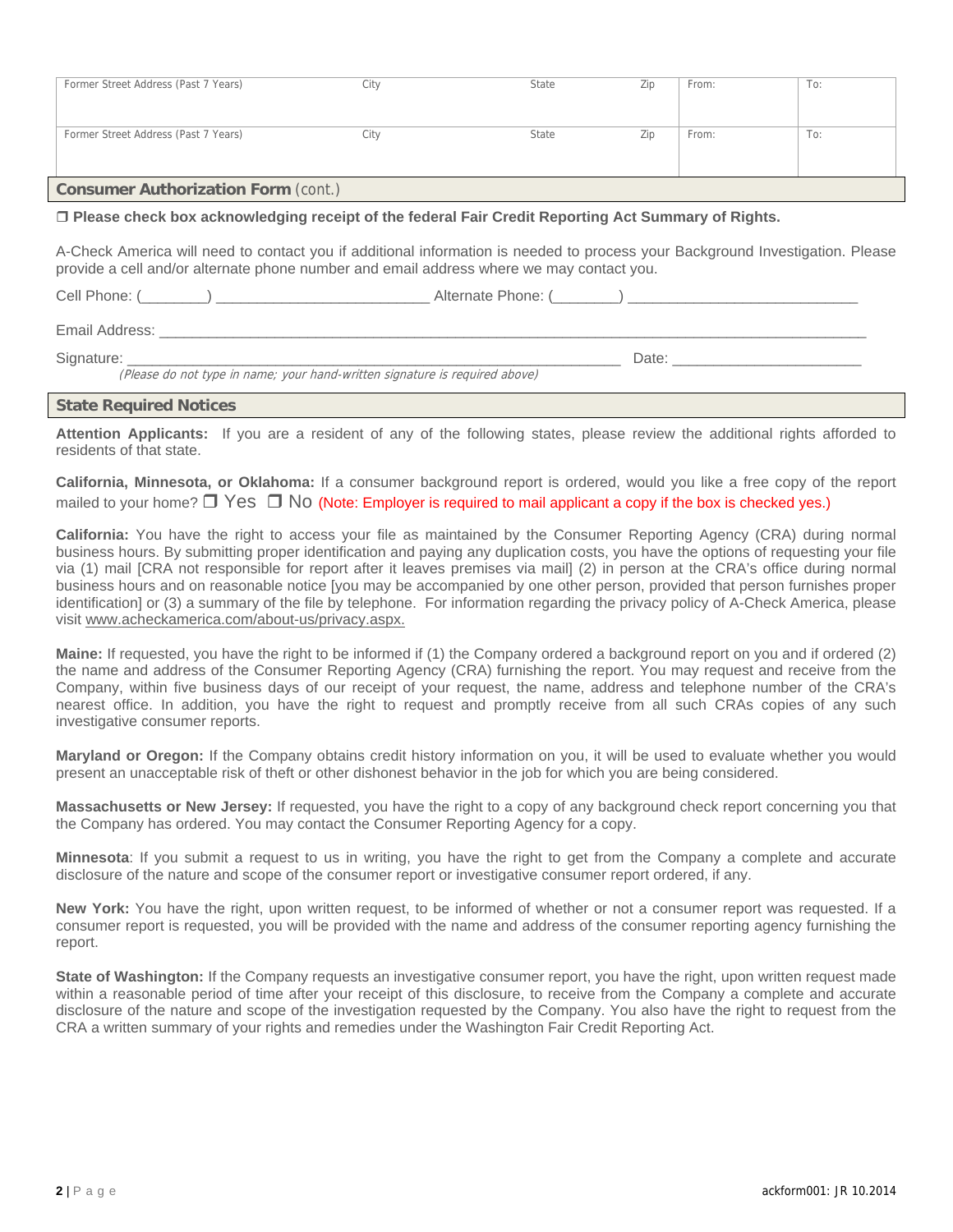# **FCRA Summary of Rights**

*Para información en español, visite www.consumerfinance.gov/learnmore o escriba a la Consumer Financial Protection Bureau, 1700 G Street N.W., Washington, DC 20552.* 

The federal **Fair Credit Reporting Act (FCRA)** promotes the accuracy, fairness, and privacy of information in the files of consumer reporting agencies. There are many types of consumer reporting agencies, including credit bureaus and specialty agencies (such as agencies that sell information about check writing histories, medical records, and rental history records). Here is a summary of your major rights under the FCRA. **For more information, including information about additional rights, go to: www.consumerfinance.gov/learnmore or write to: Consumer Financial Protection Bureau, 1700 G Street N.W., Washington, DC 20552.** 

• **You must be told if information in your file has been used against you.** Anyone who uses a credit report or another type of consumer report to deny your application for credit, insurance, or employment—or to take another adverse action against youmust tell you, and must give you the name, address, and phone number of the agency that provided the information.

• **You have the right to know what is in your file**. You may request and obtain all the information about you in the files of a consumer reporting agency (your "file disclosure"). You will be required to provide proper identification, which may include your Social Security number. In many cases, the disclosure will be free. You are entitled to a free file disclosure if:

- a person has taken adverse action against you because of information in your credit report;
- you are the victim of identity theft and place a fraud alert in your file;
- your file contains inaccurate information as a result of fraud;
- you are on public assistance;
- you are unemployed but expect to apply for employment within 60 days.
- In addition, all consumers are entitled to one free disclosure every 12 months upon request from each nationwide credit bureau and from nationwide specialty consumer reporting agencies. See www.consumerfinance.gov/learnmore for additional information.

• **You have the right to ask for a credit score**. Credit scores are numerical summaries of your credit-worthiness based on information from credit bureaus. You may request a credit score from consumer reporting agencies that create scores or distribute scores used in residential real property loans, but you will have to pay for it. In some mortgage transactions, you will receive credit score information for free from the mortgage lender.

• **You have the right to dispute incomplete or inaccurate information**. If you identify information in your file that is incomplete or inaccurate, and report it to the consumer reporting agency, the agency must investigate unless your dispute is frivolous. See www.consumerfinance.gov/learnmore for an explanation of dispute procedures.

• **Consumer reporting agencies must correct or delete inaccurate, incomplete, or unverifiable information**. Inaccurate, incomplete or unverifiable information must be removed or corrected, usually within 30 days. However, a consumer reporting agency may continue to report information it has verified as accurate.

• **Consumer reporting agencies may not report outdated negative information**. In most cases, a consumer reporting agency may not report negative information that is more than seven years old, or bankruptcies that are more than 10 years old.

• **Access to your file is limited.** A consumer reporting agency may provide information about you only to people with a valid need -- usually to consider an application with a creditor, insurer, employer, landlord, or other business. The FCRA specifies those with a valid need for access.

• **You must give your consent for reports to be provided to employers**. A consumer reporting agency may not give out information about you to your employer, or a potential employer, without your written consent given to the employer. Written consent generally is not required in the trucking industry. For more information, go to www.consumerfinance.gov/learnmore.

 **You may limit "prescreened" offers of credit and insurance you get based on information in your credit report**. Unsolicited "prescreened offers" for credit and insurance must include a toll-free phone number you can call if you choose to remove your name and address from the lists these offers are based on. You may opt-out with the nationwide credit bureaus at 1-888-567-8688.

• **You may seek damages from violators**. If a consumer reporting agency, or, in some cases, a user of consumer reports or a furnisher of information to a consumer reporting agency violates the FCRA, you may be able to sue in state or federal court.

• **Identity theft victims and active duty military personnel have additional rights**. For more information, visit www.consumerfinance.gov/learnmore.

**States may enforce the FCRA, and many states have their own consumer reporting laws. In some cases, you may have more rights under state law. For more information, contact your state or local consumer protection agency or your state Attorney General. For information about your federal rights, contact:**